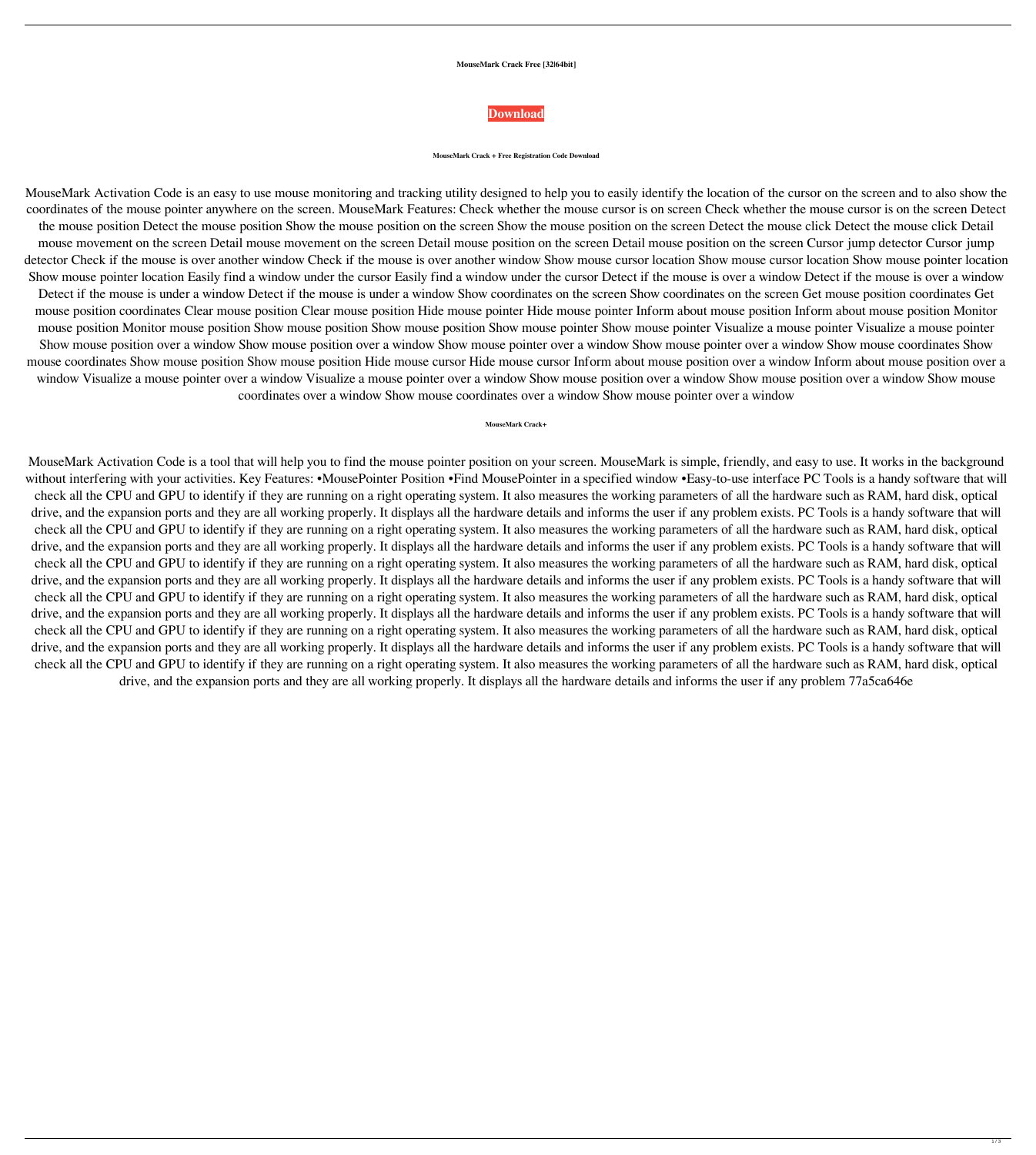## **MouseMark Keygen PC/Windows**

Free mouse position tracker for Microsoft Windows. A mouse position tracker is a free utility that keeps track of the mouse position on the screen. Welcome to the future! In the office and at home, computers are omnipresent. These machines are your gateway to the Internet and a source of information. If you go online, you're in the vast world of the World Wide Web. If you have problems while browsing, if you have problems when running a program, you could be surfing the Web with a virus on your system. You could be downloading your Internet connection, or watching the wrong movie. These are all problems that you will run into. If you want to avoid these annoying situations, we suggest you install the program MouseMark. In this tutorial, we will show you how to use it and what its benefits are. In addition, we will tell you how to maintain and maintain your mouse cursor. First, let's take a look at the features of the program. MouseMark is a utility for Microsoft Windows. Its aim is to allow you to track the mouse cursor on your screen, which means that you know exactly where it is on the screen. The program works as a mouse tracker, but as an additional feature, it can also be used as a simple tool to see which window is active and which program is being run at the moment. In addition to the main features, MouseMark comes with several customization options. You can change the mouse's hotkeys, set the number of crosshairs that appear, specify the delay of the blinking of these crosshairs, and even customize the foreground and background color of the program. Not only can the program be used for mouse tracking, it can also be used for changing your Internet connection or downloading. This can be done from the context menu that appears when the mouse is located on the monitor. Monitor Edge feature is a useful tool that can be used for monitoring users' behavior on PCs. It is the solution to the problems that come up while using PC at public place. It tracks how long the computer is used at a given location. It collects information about the usage, location, and duration of operation. It gives a complete view of the PC usage in realtime. Monitor Edge has a standard time interval, which can be adjusted to any duration. Also, it doesn't only collect information about a single user, but it can also collect information about the usage of any number of

**What's New in the MouseMark?**

 $\overline{2/3}$